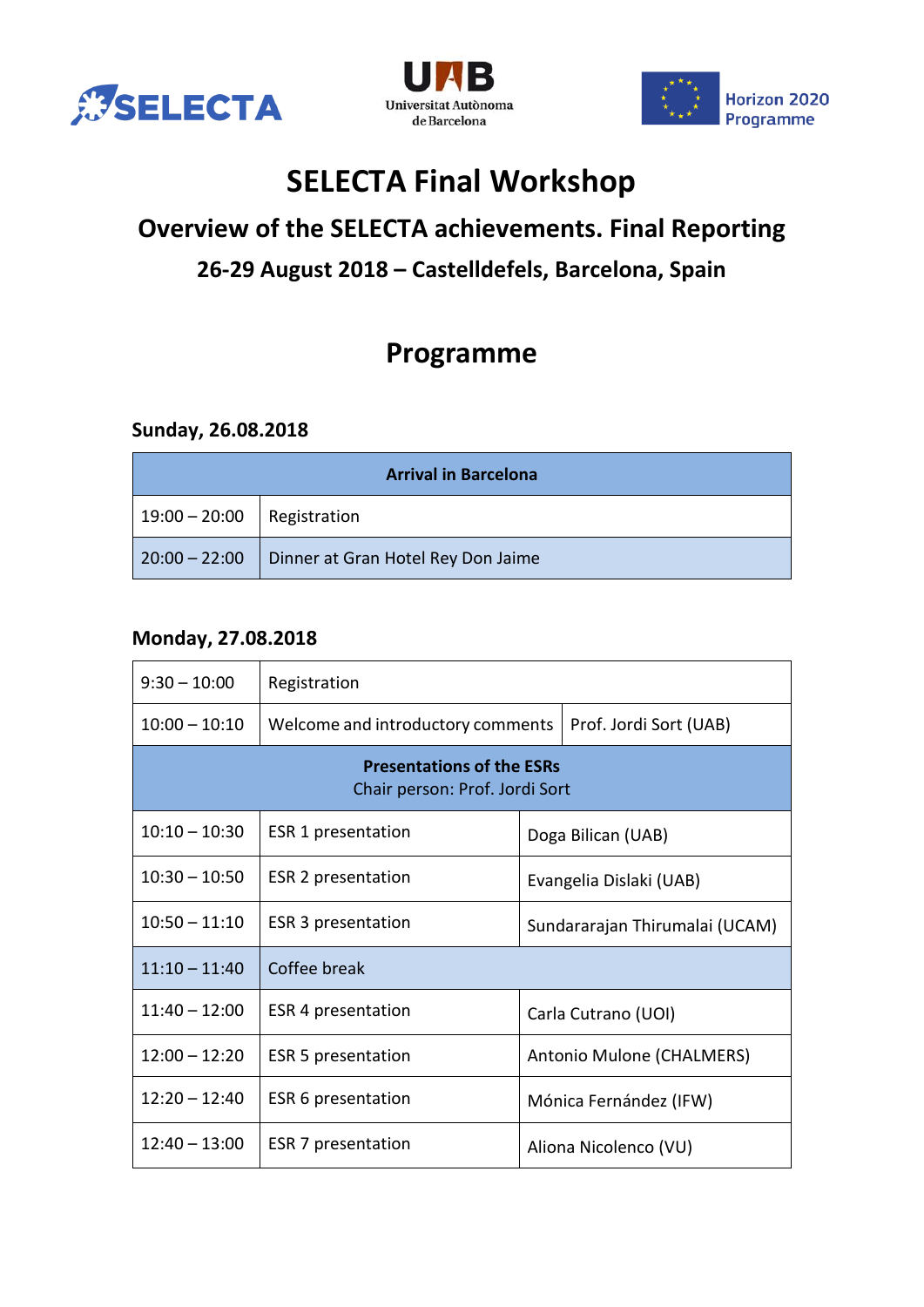





| $13:00 - 14:00$ | Lunch                              |                                  |  |
|-----------------|------------------------------------|----------------------------------|--|
| $14:00 - 14:20$ | <b>ESR 8 presentation</b>          | Varun Sharma (FINK)              |  |
| $14:20 - 14:40$ | ESR 9 presentation                 | Matteo Cialone (INRIM)           |  |
| $14:40 - 15:00$ | ESR 10 presentation                | Simona Zajkoska (Hirtenberger)   |  |
| $15:00 - 15:20$ | ESR 11 presentation                | Nataliia Kovalska (Hirtenberger) |  |
| $15:20 - 15:50$ | Coffee break                       |                                  |  |
| $15:50 - 16:10$ | ESR 13 presentation                | Wilhelm Hüttenes (UCAM)          |  |
| $16:10 - 16:30$ | ESR 14 presentation                | Carlos Alcantara (ETHZ)          |  |
| $16:30 - 16:50$ | ESR 15 presentation                | Enrico Bertero (EMPA)            |  |
| $16:50 - 17:50$ | Management session                 | Dr. Jordi Malapeira (UAB)        |  |
| $19:00 - 21:00$ | Dinner at Gran Hotel Rey Don Jaime |                                  |  |

### **Tuesday, 28.08.2018**

| <b>Visit to synchrotron ALBA</b> |                                      |  |
|----------------------------------|--------------------------------------|--|
| 9:15                             | <b>Bus to Synchrotron ALBA</b>       |  |
| $10:30 - 12:00$                  | Guided visit to Synchrotron ALBA     |  |
| 12:00                            | Bus to Gran Hotel Rey Don Jaime      |  |
| $13:00 - 14:00$                  | Lunch at Gran Hotel Rey Don Jaime    |  |
| 15:00                            | <b>Train to Sitges</b>               |  |
| $15:30 - 19:30$                  | Visit to Sitges                      |  |
| $19:30 - 21:30$                  | Dinner at Restaurant Alenti (Sitges) |  |